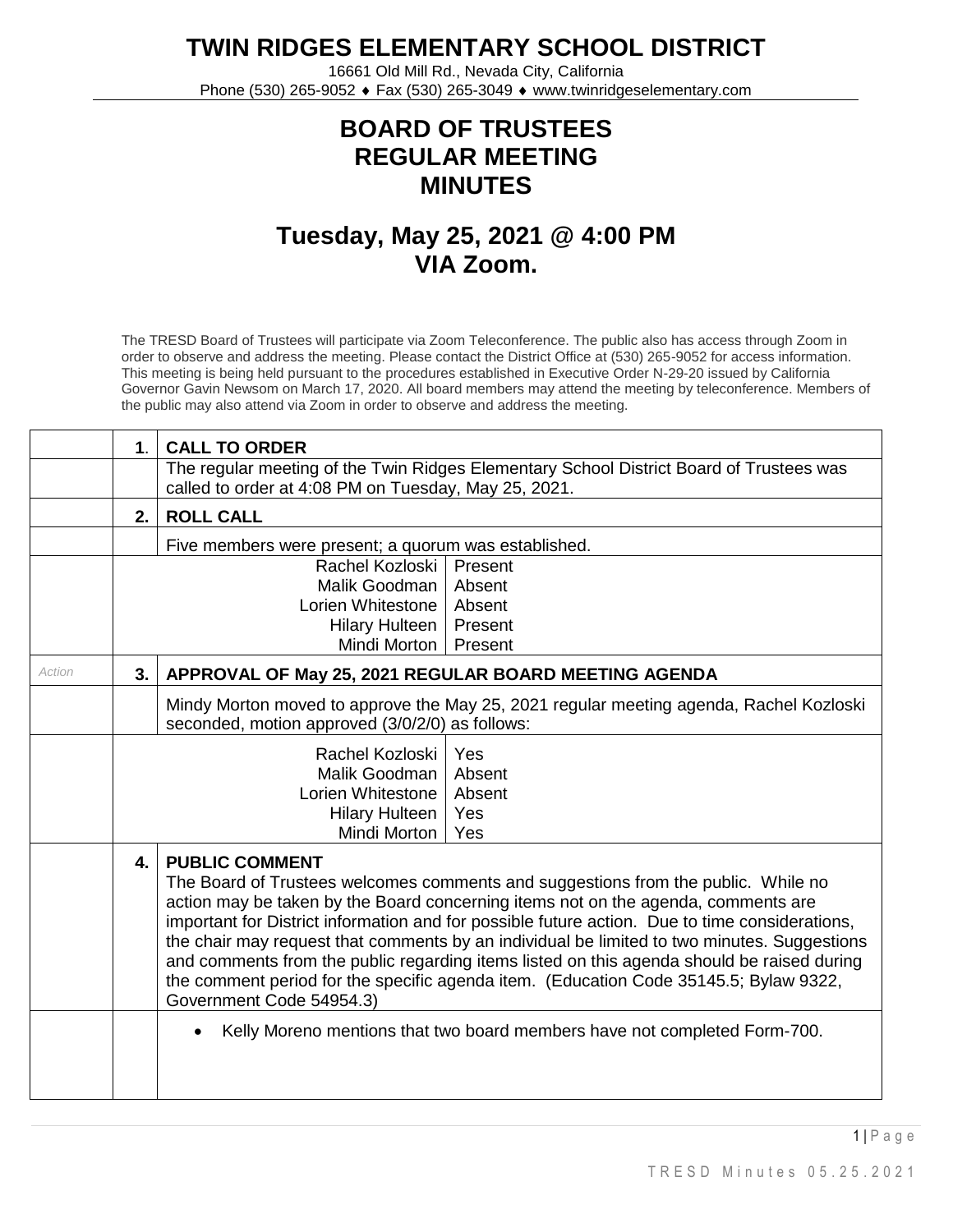|                      |    | Kelly met with Sierra Harvest and their farm to school program. Because of our title<br>one status, we can receive 80% scholarship to build up to 15 new garden beds,<br>seeds, starts. This will be a great opportunity to get the garden up and running.                                |  |  |  |
|----------------------|----|-------------------------------------------------------------------------------------------------------------------------------------------------------------------------------------------------------------------------------------------------------------------------------------------|--|--|--|
| Action               | 5. | <b>CONSENT ITEMS</b> These items are expected to be routine and non-controversial. The Board<br>will act upon them at one time without discussion. Any Board member, staff member or<br>interested party may request that an item be removed from the consent agenda for<br>discussion.   |  |  |  |
|                      | А. | Approval of the April 13 <sup>th</sup> Regular Board Meeting Minutes.                                                                                                                                                                                                                     |  |  |  |
|                      | В. | Approval of the May 18 <sup>th</sup> Special Board Meeting Minutes.                                                                                                                                                                                                                       |  |  |  |
|                      | C. | Approval of the April 2021 Warrants.                                                                                                                                                                                                                                                      |  |  |  |
|                      |    | Hilary moved to approve Consent Items 5A, 5B, and 5C as presented. Mindi Morton<br>seconded, motion carried (3/0/2/0) as followed:                                                                                                                                                        |  |  |  |
|                      |    | Rachel Kozloski<br>Yes<br>Malik Goodman<br>Absent<br>Lorien Whitestone<br>Absent<br><b>Hilary Hulteen</b><br>Yes<br>Mindi Morton<br>Yes                                                                                                                                                   |  |  |  |
|                      | 6. | <b>REPORTS</b>                                                                                                                                                                                                                                                                            |  |  |  |
| Discussion/<br>Info. | А. | Family Resource Center Report- Kristin Snell/Diana Pasquini.                                                                                                                                                                                                                              |  |  |  |
|                      |    | The Family Resource Center can expand their hours for summer to include regular services<br>and sports camp. John Hughes will be their coach. A packet was prepared for NCSOS in-<br>depth report of planning, services, numbers, anecdotes and relationship with Grizzly Hill<br>School. |  |  |  |
|                      |    | Anticipating enrollment for June Session. The FRC is delighted to see kids forming<br>friendships in playgroups and seeing people supporting one another.                                                                                                                                 |  |  |  |
|                      |    | June $4th$ is the deadline for kids on campus. Thursday is the deadline for the FRC newsletter.<br>Asking GHS to submit an article, announcements, or recap/highlights of the year. Would like<br>to let people know how they can get involved.                                           |  |  |  |
|                      |    | Diana notes that the Family Resource Center used to be a part of the Twin Ridges<br>Elementary School District in 2006 until they were absorbed into NCSOS through partners in<br>2010.                                                                                                   |  |  |  |
|                      |    | Mindi Morton would like to see Grizzly Hill kids in the Cherry Festival next year, would like a<br>GHS float.                                                                                                                                                                             |  |  |  |
|                      |    | The FRC would love to get ideas from the kids about the type of float they want.                                                                                                                                                                                                          |  |  |  |
|                      |    | Thanks the board and Grizzly Hill for their support. Diana's happy to see Freya working here.                                                                                                                                                                                             |  |  |  |
| Discussion/<br>Info  | В. | <b>Owen's Financial - Peter Ketchand</b>                                                                                                                                                                                                                                                  |  |  |  |
|                      |    | Peter Ketchand reviewed the current financial portfolio for TRESD. No real changes from last<br>report.                                                                                                                                                                                   |  |  |  |
|                      |    | Manager of our funds is a team at Reinhart partners, Reinhart sold to Madison investments.<br>We're the same company but with different corporate parents. No impact on the Twin Ridges<br><b>Elementary School District.</b>                                                             |  |  |  |
| Discussion/<br>Info  | C. | <b>Washington School Report-Rachel Kozloski</b>                                                                                                                                                                                                                                           |  |  |  |
|                      |    | Pam is covering for Julie right now and she notes how much the kids adore Julie.                                                                                                                                                                                                          |  |  |  |
|                      |    | The generator at the school needs to be replaced. PG&E will be doing more frequent and                                                                                                                                                                                                    |  |  |  |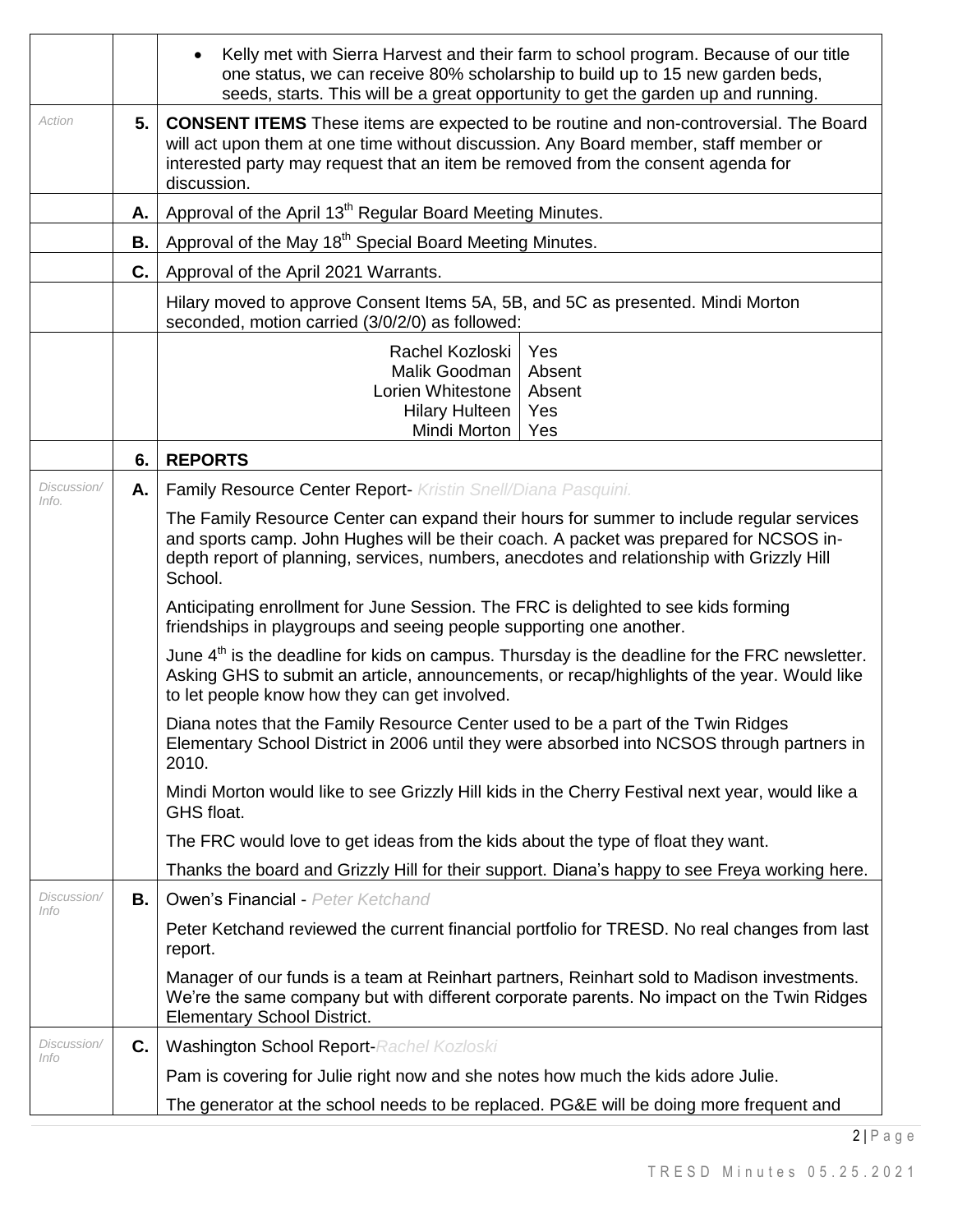|                            |    | working.                                                                                                                                                                                                         | aggressive power safety shutoffs, which means more school closures if the generator isn't                                                                                    |  |  |
|----------------------------|----|------------------------------------------------------------------------------------------------------------------------------------------------------------------------------------------------------------------|------------------------------------------------------------------------------------------------------------------------------------------------------------------------------|--|--|
|                            |    |                                                                                                                                                                                                                  | Sunshine: The energy audit is through PG&E, they're checking everything and they're talking<br>about getting a battery backup.                                               |  |  |
|                            |    | Rachel: Concerned the North side of the canyon is so shaded they might not approve solar. If<br>we hold out and we don't get a generator then we will have nothing. The generator is<br>dissolved/rusted inside. |                                                                                                                                                                              |  |  |
|                            |    |                                                                                                                                                                                                                  | Kelly: suggests we send someone out to see what's required to fix the generator. We can<br>schedule a special meeting if budget is over \$5,000.                             |  |  |
|                            |    |                                                                                                                                                                                                                  | Rachel: Can call Dennis for a quote, he has a home in Washington.                                                                                                            |  |  |
|                            |    |                                                                                                                                                                                                                  | Rachel: The roof was supposed to have been fixed but the sheet metal was not actually<br>attached.                                                                           |  |  |
|                            |    |                                                                                                                                                                                                                  | Melissa: The kitchen needs an overhaul as well. In June the generator, roof, all items for<br>kitchen will be planned to be completely fixed.                                |  |  |
| Discussion/<br>Info        | D. |                                                                                                                                                                                                                  | <b>Oak Tree Preschool-</b> Melissa Madigan/Pam Langley.                                                                                                                      |  |  |
|                            |    |                                                                                                                                                                                                                  | We have 24 spots for kids divided into two groups. There will be 2 sessions to adhere to<br>government guidelines.                                                           |  |  |
|                            |    |                                                                                                                                                                                                                  | The preschool is necessary to prepare students for kindergarten. If we cannot have a<br>preschool on the Oak Tree Campus, we can host it on the Grizzly Hill Campus.         |  |  |
|                            |    |                                                                                                                                                                                                                  | A preschool closed down on Highway 49 and Combie Road, Sunshine was able to gather<br>some items: a cart with six red seats. Other opportunities like this will be pursued.  |  |  |
|                            |    |                                                                                                                                                                                                                  | A job opening for assistant teacher will be happening in June.                                                                                                               |  |  |
| Discussion/<br><i>Info</i> | Е. |                                                                                                                                                                                                                  | <b>Board Report- Rachel Kozloski</b>                                                                                                                                         |  |  |
|                            |    |                                                                                                                                                                                                                  | Honeycircle Farm donated some starts for the community garden. Donations are coming in<br>for starts but we need to get donations for the soil.                              |  |  |
|                            | 7. |                                                                                                                                                                                                                  | <b>DISCUSSION ITEMS</b>                                                                                                                                                      |  |  |
| Discussion/Action<br>Α.    |    | Revisit Preschool Budget-Mindy Morton                                                                                                                                                                            | B                                                                                                                                                                            |  |  |
|                            |    | i.                                                                                                                                                                                                               | Repairs                                                                                                                                                                      |  |  |
|                            |    |                                                                                                                                                                                                                  | Mindi Morton asked to reintroduce this topic after the last board meeting. She asked to<br>move to approve the \$50,000 cap for maintenance and repairs.                     |  |  |
|                            |    |                                                                                                                                                                                                                  | Fiscal responsibility is emphasized but these repairs and updates are considered<br>necessary.                                                                               |  |  |
|                            |    |                                                                                                                                                                                                                  | Mindi made a motion to move forward with a cap of \$50,000 for repairs to the Oak Tree<br>Campus building. Hilary seconded, motion carried (3/0/2/0) as follows:             |  |  |
|                            |    |                                                                                                                                                                                                                  | Rachel Kozloski<br>Yes                                                                                                                                                       |  |  |
|                            |    |                                                                                                                                                                                                                  | Malik Goodman<br>Absent<br>Lorien Whitestone<br>Absent                                                                                                                       |  |  |
|                            |    |                                                                                                                                                                                                                  | <b>Hilary Hulteen</b><br>Yes                                                                                                                                                 |  |  |
|                            |    |                                                                                                                                                                                                                  | Mindi Morton<br>Yes                                                                                                                                                          |  |  |
|                            |    | ii.                                                                                                                                                                                                              | Supplies and Equipment.                                                                                                                                                      |  |  |
|                            |    |                                                                                                                                                                                                                  | Mindi Morton asked to reintroduce this topic after the last board meeting. She asked to<br>move to increase the budget for supplies and equipment from \$10,000 to \$20,000. |  |  |
|                            |    |                                                                                                                                                                                                                  | Hilary Hulteen voiced concerns of spending a large dollar amount.                                                                                                            |  |  |

 $3 | P a g e$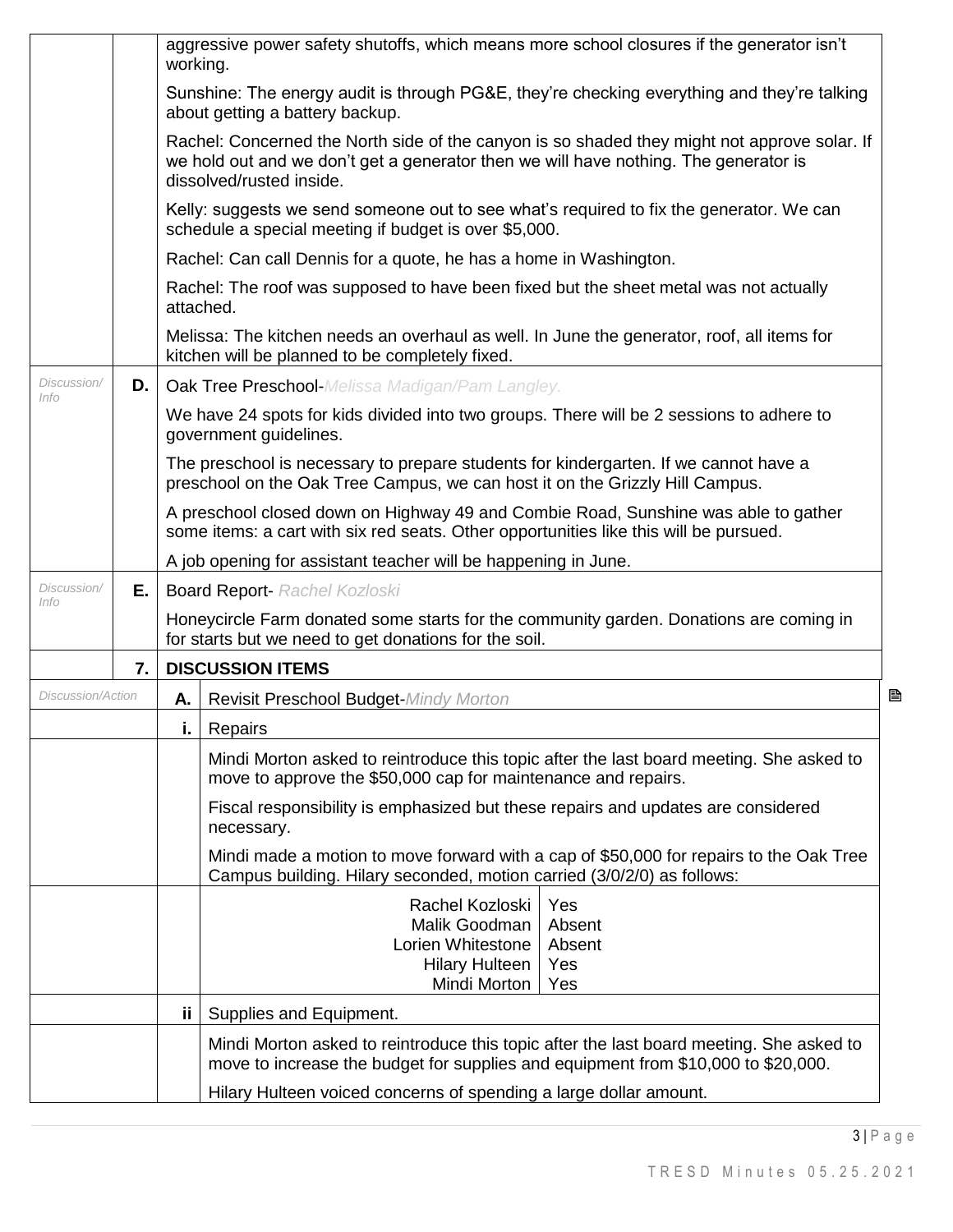|                          |      | Items discussed are absolutely necessary. The preschool is held to a different standard<br>within the CA Department of Education guidelines and needs to meet these<br>requirements.                                                                                                 |                                       |
|--------------------------|------|--------------------------------------------------------------------------------------------------------------------------------------------------------------------------------------------------------------------------------------------------------------------------------------|---------------------------------------|
|                          |      | Mindi made a motion to increase the budget from \$10,000 to \$20,000. Rachel<br>seconded, motion carried (3/0/2/0) as follows:                                                                                                                                                       |                                       |
|                          |      | Rachel Kozloski<br>Malik Goodman<br>Lorien Whitestone<br><b>Hilary Hulteen</b><br>Mindi Morton                                                                                                                                                                                       | Yes<br>Absent<br>Absent<br>Yes<br>Yes |
| Discussion/Action        | В.   | B<br><b>Graduation</b> - Melissa Madigan                                                                                                                                                                                                                                             |                                       |
|                          |      | Graduation for Grizzly Hill School will be on Friday June 4 <sup>th</sup> and Washington School's is<br>on Thursday, June 3 <sup>rd</sup> . Speeches will be given and a photographer will be available.<br>Everyone is excited for graduation.                                      |                                       |
| <b>Discussion/Action</b> | C.   | Governor's May Revise-Darlene Waddle                                                                                                                                                                                                                                                 |                                       |
|                          |      | The Governor's may revise budget is shifting in philosophy from local control to<br>B<br>categorical restrictions. The senate has until June 15 <sup>th</sup> to get this back to the governor<br>and then they have 15 days to agree to changes or redlining parts of the proposal. |                                       |
| Discussion/Action        | D.   | <b>CSBA Annual Conference-Kelly Moreno</b>                                                                                                                                                                                                                                           |                                       |
|                          |      | Virtual or in-person opportunities are available, will send an email link to board<br>members as desired. Virtual seems more reasonable.                                                                                                                                             |                                       |
| <b>Discussion/Action</b> | Ε.   | Final Classified Notices & Resolution-Melissa Madigan                                                                                                                                                                                                                                |                                       |
|                          |      | None.                                                                                                                                                                                                                                                                                |                                       |
| Discussion/Action        | F.   | Classified Employee of the Year -Melissa Madigan                                                                                                                                                                                                                                     |                                       |
|                          |      | Jessica Martines is Classified Employee of the Year in the area of transportation for<br>stepping up to provide transportation during COVID.                                                                                                                                         |                                       |
| Discussion/Action        | G. I | <b>Board Self-Evaluation</b> - Rachel Kozloski                                                                                                                                                                                                                                       |                                       |
|                          |      | CA School Boards Association recommends the boards of directors complete a self-<br>evaluation. Members can log onto their website to complete. Revisit this item in a<br>couple of weeks for an update.                                                                             |                                       |
| Discussion/Action        | Η.   | Board Policy Updates 7000s - Rachel Kozloski                                                                                                                                                                                                                                         |                                       |
|                          |      | Mindi made a motion that we accept the board policy updates 7000s. Rachel<br>seconded, motion carried (3/0/2/0) as follows:                                                                                                                                                          |                                       |
|                          |      | Rachel Kozloski<br>Malik Goodman<br>Lorien Whitestone<br><b>Hilary Hulteen</b><br>Mindi Morton                                                                                                                                                                                       | Yes<br>Absent<br>Absent<br>Yes<br>Yes |
| Discussion/Action        |      | Establish Panel for AB86 Funds and Spending - Rachel Kozloski                                                                                                                                                                                                                        |                                       |
|                          |      | In place of having a panel Melissa has been ***. Monitor this throughout the year in the<br>budget process. December of 2022 the final report is due and the deadline for spending<br>these funds is August 2022.                                                                    |                                       |
| Discussion/Action        |      | J.   Budget Workshop Date - Darlene Waddle                                                                                                                                                                                                                                           |                                       |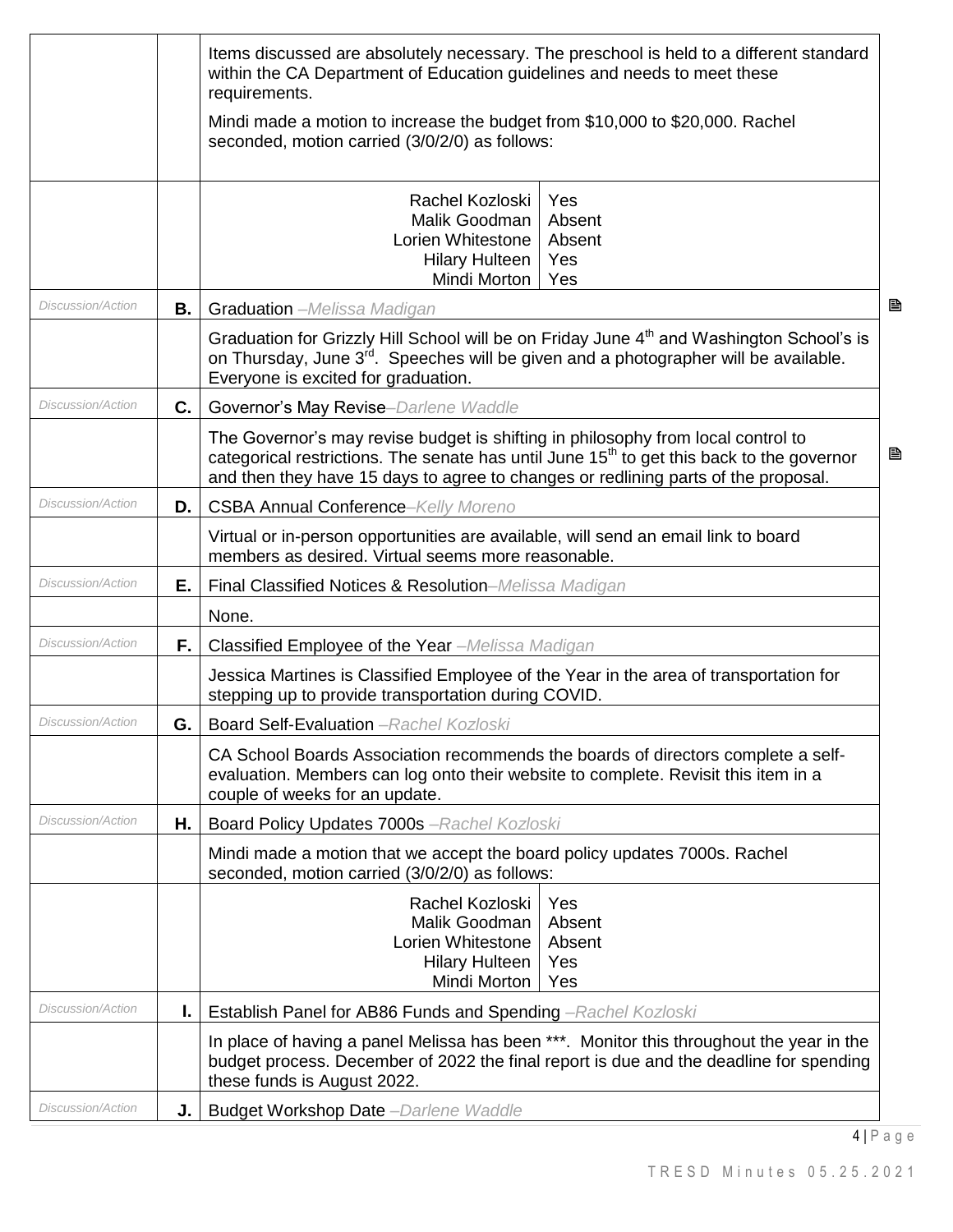|                                                                              |     |                                                                                                                                                                                                                                                                                                                                                                                                                                                                                                                                                                     | A meeting was scheduled for 10am on Friday, the 28 <sup>th</sup> . We will have a special board<br>meeting via Zoom to approve ABA funding.                                                                                                                                                                                                                                                                                                                                                                                                                                                                                    |  |  |
|------------------------------------------------------------------------------|-----|---------------------------------------------------------------------------------------------------------------------------------------------------------------------------------------------------------------------------------------------------------------------------------------------------------------------------------------------------------------------------------------------------------------------------------------------------------------------------------------------------------------------------------------------------------------------|--------------------------------------------------------------------------------------------------------------------------------------------------------------------------------------------------------------------------------------------------------------------------------------------------------------------------------------------------------------------------------------------------------------------------------------------------------------------------------------------------------------------------------------------------------------------------------------------------------------------------------|--|--|
| Discussion/Action<br>Κ.                                                      |     |                                                                                                                                                                                                                                                                                                                                                                                                                                                                                                                                                                     | Land Use Agreement (Revisited) -Rachel Kozloski                                                                                                                                                                                                                                                                                                                                                                                                                                                                                                                                                                                |  |  |
|                                                                              |     |                                                                                                                                                                                                                                                                                                                                                                                                                                                                                                                                                                     | Hilary, Malik, Diana, and Melissa will meet for ad-hoc at Oak Tree. Kelly will facilitate<br>scheduling.                                                                                                                                                                                                                                                                                                                                                                                                                                                                                                                       |  |  |
| Discussion/Action                                                            |     | L.                                                                                                                                                                                                                                                                                                                                                                                                                                                                                                                                                                  | Water Use Agreement (Revisited) - Rachel Kozloski                                                                                                                                                                                                                                                                                                                                                                                                                                                                                                                                                                              |  |  |
| system to prevent overextending water use. Kelly will facilitate scheduling. |     |                                                                                                                                                                                                                                                                                                                                                                                                                                                                                                                                                                     | Hilary, Malik, Diana, and Melissa will meet for ad-hoc at Oak Tree to discuss the water                                                                                                                                                                                                                                                                                                                                                                                                                                                                                                                                        |  |  |
| Discussion/Action<br>М.<br><b>LCAP Preliminary Outline</b> -Melissa Madigan  |     |                                                                                                                                                                                                                                                                                                                                                                                                                                                                                                                                                                     |                                                                                                                                                                                                                                                                                                                                                                                                                                                                                                                                                                                                                                |  |  |
|                                                                              |     | No LCAP this year. In June, Darlene and Melissa will bring what to fill out in lieu of<br>LCAP this year. Will post this budget plan on the website. 2021-2022 budget overview<br>for parents has been completed. Will be receiving regular local funding control money<br>(\$1.2 mil) but we will receive an additional \$1.7 additional million as other funds. This<br>will go towards: educating kids, focusing on performance, feeling safe on campus, and<br>engaging community and stakeholders. We hope chronic absenteeism will go down<br>from 40% to 8%. |                                                                                                                                                                                                                                                                                                                                                                                                                                                                                                                                                                                                                                |  |  |
| Discussion/Action                                                            |     | N.                                                                                                                                                                                                                                                                                                                                                                                                                                                                                                                                                                  | Superintendent's Goals -Melissa Madigan                                                                                                                                                                                                                                                                                                                                                                                                                                                                                                                                                                                        |  |  |
| Same goals as last year, would like to move to June as a future item.        |     |                                                                                                                                                                                                                                                                                                                                                                                                                                                                                                                                                                     |                                                                                                                                                                                                                                                                                                                                                                                                                                                                                                                                                                                                                                |  |  |
| Discussion/Action                                                            |     | О.                                                                                                                                                                                                                                                                                                                                                                                                                                                                                                                                                                  | Sale of Toyota Truck - Kelly Moreno                                                                                                                                                                                                                                                                                                                                                                                                                                                                                                                                                                                            |  |  |
|                                                                              |     |                                                                                                                                                                                                                                                                                                                                                                                                                                                                                                                                                                     | Mindi made a motion to approve the sale of the Toyota truck. Hilary seconded, motion<br>carried (3/0/2/0) as follows: .                                                                                                                                                                                                                                                                                                                                                                                                                                                                                                        |  |  |
|                                                                              |     |                                                                                                                                                                                                                                                                                                                                                                                                                                                                                                                                                                     | Rachel Kozloski<br>Yes<br>Malik Goodman<br>Absent<br>Lorien Whitestone<br>Absent<br><b>Hilary Hulteen</b><br>Yes<br>Mindi Morton<br>Yes                                                                                                                                                                                                                                                                                                                                                                                                                                                                                        |  |  |
| Discussion/Action                                                            |     | Ρ.                                                                                                                                                                                                                                                                                                                                                                                                                                                                                                                                                                  | Superintendent's Report -Melissa Madigan                                                                                                                                                                                                                                                                                                                                                                                                                                                                                                                                                                                       |  |  |
|                                                                              |     |                                                                                                                                                                                                                                                                                                                                                                                                                                                                                                                                                                     | June $4th$ is to honor the $8th$ graders. At 10am Pomp and Circumstance will play and $8th$<br>graders will walk in and out of all the classrooms. At 2pm they will have a small<br>ceremony for graduates, their families, and teachers so we can adhere to social<br>distancing. There will be food, speeches, and a photographer. Monday, the $7th$ of June<br>at 10am we will have the color run. White t-shirts are provided and students will run<br>through colored powdered stations to dye their shirts. Markers provided to write end-of-<br>year messages on shirts. See if Washington students can attend as well. |  |  |
|                                                                              | 8.  |                                                                                                                                                                                                                                                                                                                                                                                                                                                                                                                                                                     | PUBLIC COMMENT ON CLOSED SESSION ITEMS                                                                                                                                                                                                                                                                                                                                                                                                                                                                                                                                                                                         |  |  |
|                                                                              |     |                                                                                                                                                                                                                                                                                                                                                                                                                                                                                                                                                                     | No public comment on closed session items.                                                                                                                                                                                                                                                                                                                                                                                                                                                                                                                                                                                     |  |  |
| <b>CLOSED SESSION at 6:10pm</b><br>9.                                        |     |                                                                                                                                                                                                                                                                                                                                                                                                                                                                                                                                                                     |                                                                                                                                                                                                                                                                                                                                                                                                                                                                                                                                                                                                                                |  |  |
| Discussion/Action                                                            |     | А.                                                                                                                                                                                                                                                                                                                                                                                                                                                                                                                                                                  | B<br>Public Employee Discipline/Dismissal/Release (Government Code § 54957(b))                                                                                                                                                                                                                                                                                                                                                                                                                                                                                                                                                 |  |  |
|                                                                              |     | В.                                                                                                                                                                                                                                                                                                                                                                                                                                                                                                                                                                  | Conference with Labor Negotiators (§ 54957.6)                                                                                                                                                                                                                                                                                                                                                                                                                                                                                                                                                                                  |  |  |
|                                                                              |     |                                                                                                                                                                                                                                                                                                                                                                                                                                                                                                                                                                     | Agency designated representative: Melissa Madigan                                                                                                                                                                                                                                                                                                                                                                                                                                                                                                                                                                              |  |  |
|                                                                              |     |                                                                                                                                                                                                                                                                                                                                                                                                                                                                                                                                                                     | <b>Employee Organization: CTA</b>                                                                                                                                                                                                                                                                                                                                                                                                                                                                                                                                                                                              |  |  |
|                                                                              | 10. |                                                                                                                                                                                                                                                                                                                                                                                                                                                                                                                                                                     | <b>RECESS /RECONVENE - Report Out on Closed Session - Rachel Kozloski</b>                                                                                                                                                                                                                                                                                                                                                                                                                                                                                                                                                      |  |  |
| Discussion/<br>Action                                                        |     | Α.                                                                                                                                                                                                                                                                                                                                                                                                                                                                                                                                                                  | Reportable Action Taken Regarding Public Employee Discipline/Dismissal/Release                                                                                                                                                                                                                                                                                                                                                                                                                                                                                                                                                 |  |  |